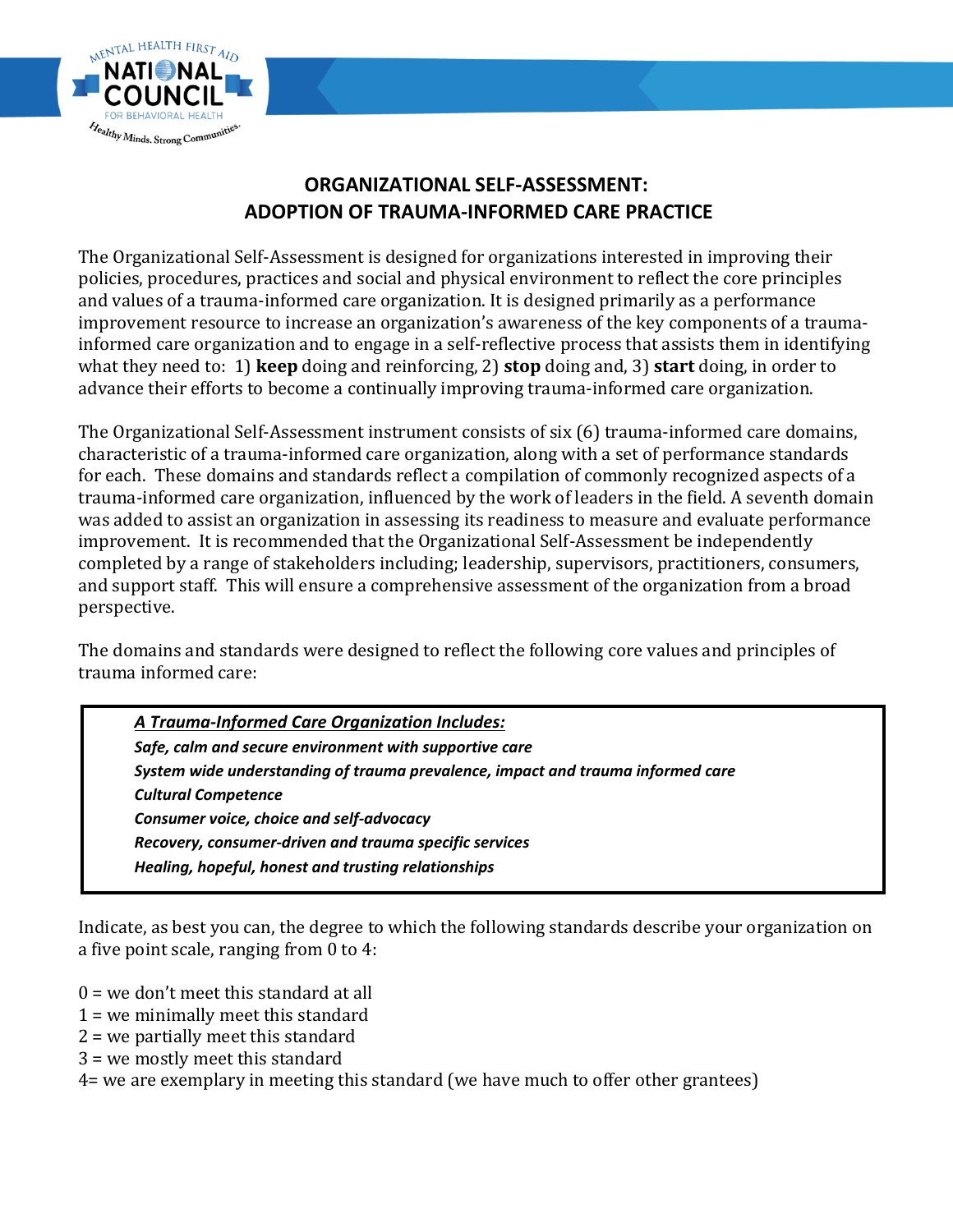\*A score of 4 means you meet this standard very well and have expertise in this area that may be of help to other grantees interested in improving their performance around this standard. N/A = I am not sure I understand this question.

## **ORGANIZATIONAL SELF-ASSESSMENT: ADOPTION OF TRAUMA-INFORMED CARE**

### **1. Early Screening and Comprehensive Assessment of Trauma**

Performance Standards:

A. The initial (first encounter with the agency) intake, assessment and documentation process includes questions designed to sensitively and respectfully explore prior (including early childhood) and current trauma related experiences. The information gathering process enables a person to reveal personal histories and experiences at their own pace and in their own way. Exploration of trauma related experiences is done within a calm, safe, secure, and supportive setting by caring, interested, and skilled practitioners; it is never confrontational, coercive or demanding.

**0 1 2 3 4 N/A**

B. The organization recognizes that some consumers may not be able or willing to reveal traumatic life experiences early on in the intake/assessment process, given the sensitive nature of the topic. Procedures are in place to re-engage consumers and re-assess the issues related to trauma, for example during service plan review meetings, when new information is shared by other sources, when the consumer self-reports such information, or when warning signs are observed that are typically associated with trauma.

| 0 1 2 3 4 N/A |  |  |  |
|---------------|--|--|--|
|               |  |  |  |

C. The screening and assessment process is sufficiently thorough and focused on trauma related issues to allow for the determination of a diagnosis associated with trauma (e.g. PTSD). The ongoing assessment process allows for the gathering of new trauma related information leading to potential changes in diagnosis as well as appropriate treatment objectives, goals, and services.

**0 1 2 3 4 N/A** 

D. Early screening and assessment process is designed to promote shared decision-making between the consumer and the provider related to the selection of optimal services. The process involves identifying trauma related needs, strengths, and available services.

 **0 1 2 3 4 N/A**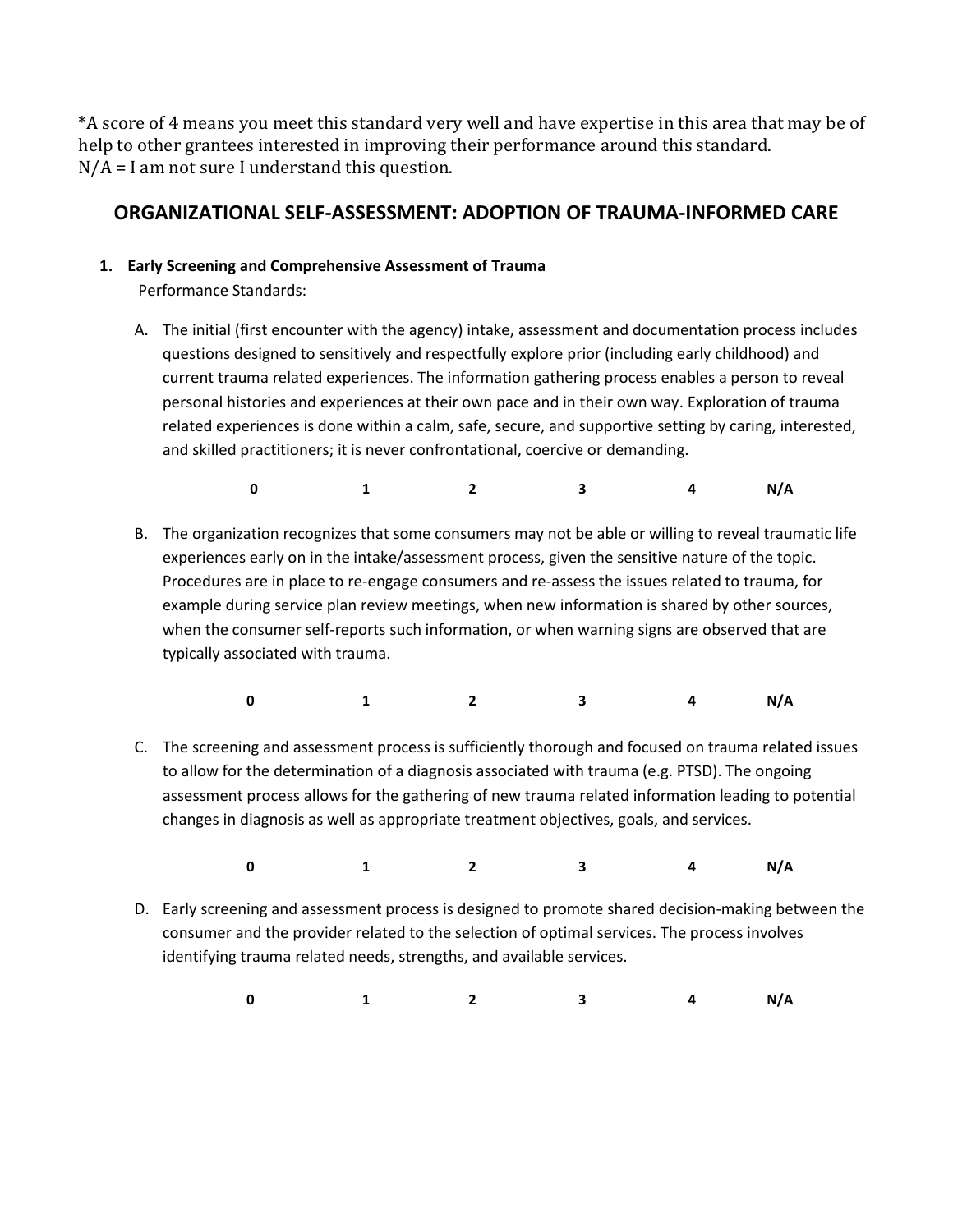| <b>Comments on Domain 1:</b> |  |
|------------------------------|--|
|                              |  |

Performance Standards:

A. There is consumer representation throughout the organization and consumers play an influential role on the full range of policy related and decision making entities such as: Policies and procedures committees, key standing committees, task forces, workgroups, new staff interviewing and hiring panels, councils, and advisory and agency boards.

\_\_\_\_\_\_\_\_\_\_\_\_\_\_\_\_\_\_\_\_\_\_\_\_\_\_\_\_\_\_\_\_\_\_\_\_\_\_\_\_\_\_\_\_\_\_\_\_\_\_\_\_\_\_\_\_\_\_\_\_\_\_\_\_\_\_\_\_\_\_\_\_\_\_\_\_\_\_\_\_\_\_

\_\_\_\_\_\_\_\_\_\_\_\_\_\_\_\_\_\_\_\_\_\_\_\_\_\_\_\_\_\_\_\_\_\_\_\_\_\_\_\_\_\_\_\_\_\_\_\_\_\_\_\_\_\_\_\_\_\_\_\_\_\_\_\_\_\_\_\_\_\_\_\_\_\_\_\_\_\_\_\_\_\_

\_\_\_\_\_\_\_\_\_\_\_\_\_\_\_\_\_\_\_\_\_\_\_\_\_\_\_\_\_\_\_\_\_\_\_\_\_\_\_\_\_\_\_\_\_\_\_\_\_\_\_\_\_\_\_\_\_\_\_\_\_\_\_\_\_\_\_\_\_\_\_\_\_\_\_\_\_\_\_\_\_\_

 **0 1 2 3 4 N/A**

- B. Consumers are employed in various positions within the organization that directly influence the provision of services. Consumers are hired to provide: Direct services such as leading and co-leading groups; advocacy such as participating in service planning at the request of the consumer; welcoming and orienting new consumers to the organization; and involvement in orientation and training of all new and existing staff in trauma-informed care and services.
- **0 1 2 3 4 N/A**
- C. The organization has a formal system in place to continuously gather consumer feedback, identify problem areas, and make improvements as needed. A high priority is placed on assessing consumers' perception of safety, choice, collaboration, trust, and empowerment through methods such as consumer advisory councils, consumer surveys and discharge interviews.

**0 1 2 3 4 N/A**

D. The consumer's voice and choice are respected and encouraged. Consumers' receive information about their rights and program opportunities, education about the impact of trauma, and exploration of options to ensure that they participate fully in making informed decisions about every aspect of their care. The program avoids direct or subtle coercion or punitive actions when consumer choices/preferences are inconsistent with program recommendations.

| 0 1 2 3 4 N/A |  |
|---------------|--|
|---------------|--|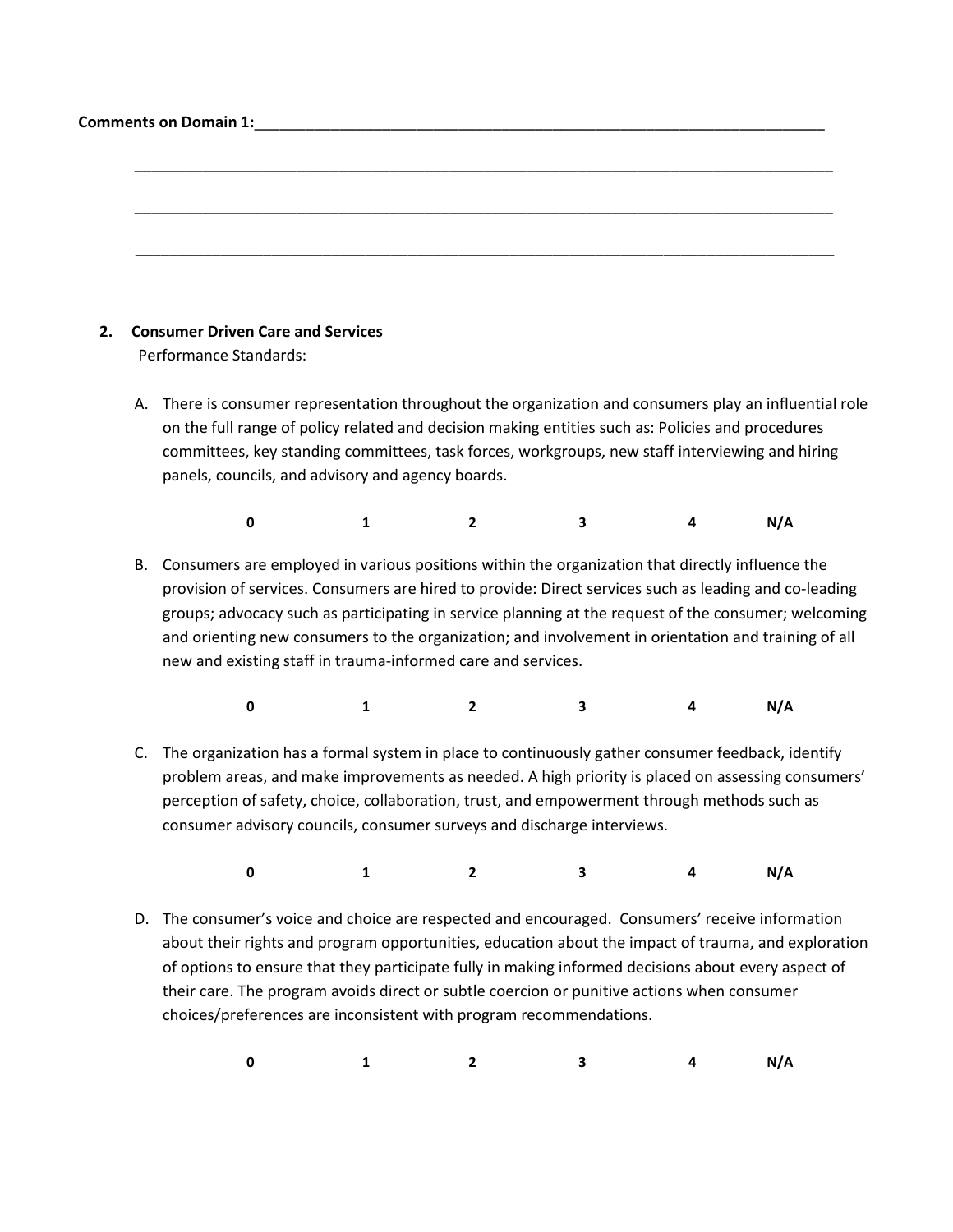| <b>Comments on Domain 2:</b> The state of the state of the state of the state of the state of the state of the state of the state of the state of the state of the state of the state of the state of the state of the state of the |  |  |  |
|-------------------------------------------------------------------------------------------------------------------------------------------------------------------------------------------------------------------------------------|--|--|--|
|                                                                                                                                                                                                                                     |  |  |  |
|                                                                                                                                                                                                                                     |  |  |  |
|                                                                                                                                                                                                                                     |  |  |  |
|                                                                                                                                                                                                                                     |  |  |  |
|                                                                                                                                                                                                                                     |  |  |  |
|                                                                                                                                                                                                                                     |  |  |  |
|                                                                                                                                                                                                                                     |  |  |  |

### **3. Trauma-Informed, Educated and Responsive Workforce**

Performance Standards:

A. The organization's leadership communicates a clear and direct message that the organization is committed to creating a trauma-informed system of care and that every employee is critically important in accomplishing this mission. This message is communicated through all of the following: Job advertisements, orientation process, job descriptions, employee handbook, supervision, staff development, and the organization's website.

| $\mathbf{0}$ |  | 4 N/A |  |
|--------------|--|-------|--|
|              |  |       |  |

B. The organization places a high emphasis on the active participation and buy-in of senior clinical leadership in all trauma-informed care efforts.

| 0 1 2 3 4 N/A |  |  |  |
|---------------|--|--|--|
|               |  |  |  |

C. All staff (administrators/supervisors, practitioners, employed consumers, and support staff) in the organization are educated about what it means to be a trauma-informed care organization, why it's important and how *every* person in the organization plays a role in creating a safe and trusting *"healing"* environment.

**0 1 2 3 4 N/A**

- D. Hiring practices (advertisements for new staff, job descriptions, and consumer involvement in hiring decisions) indicate that candidates who have training and experience in trauma related interventions and services, are highly valued and preferred.
	- **0 1 2 3 4 N/A**
- E. Job performance evaluations clearly describe staff expectations and behaviors that are aligned with trauma-informed care principles.

**0 1 2 3 4 N/A**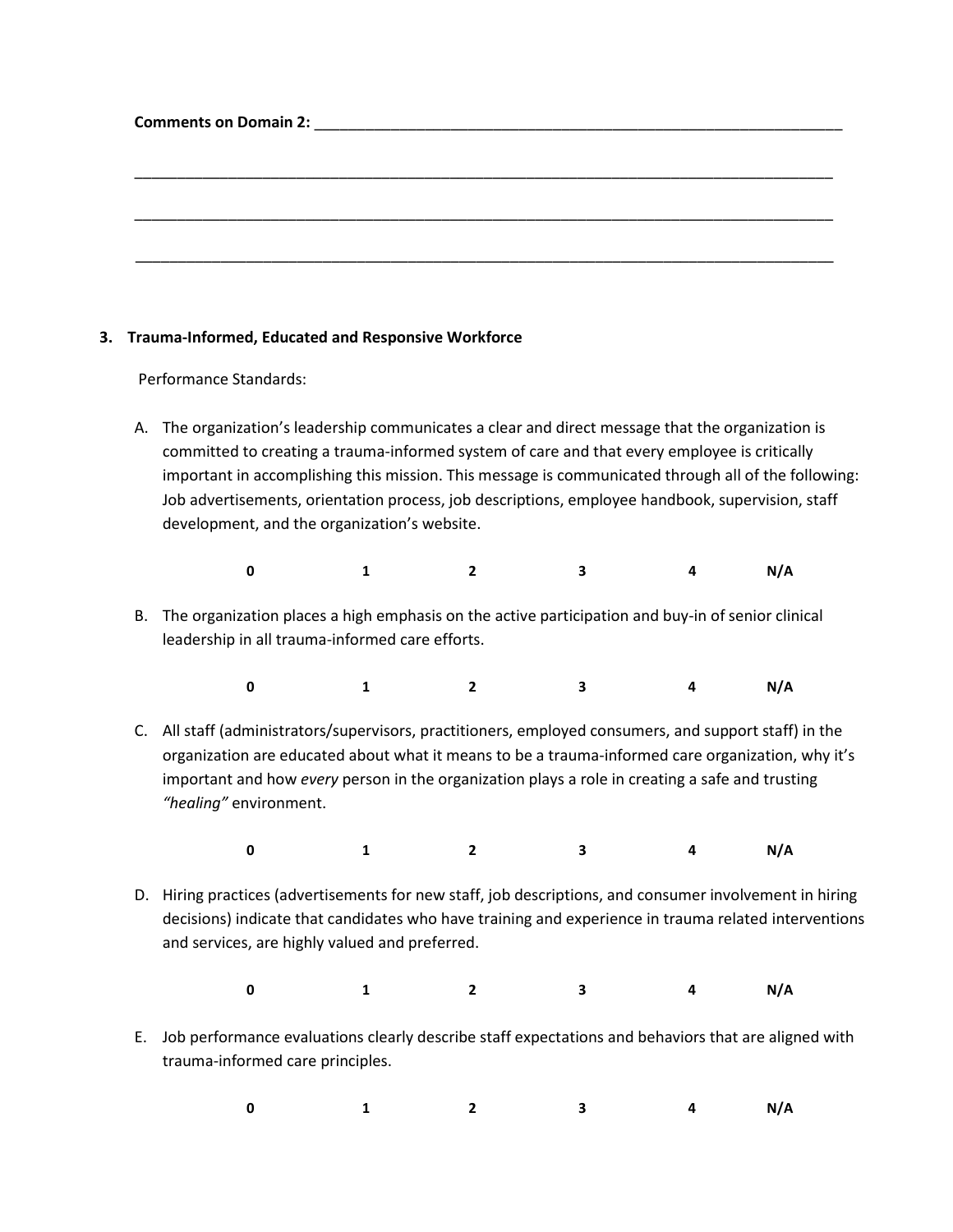**F.** Supervisors and practitioners receive training in trauma specific evidence-based and emerging best practices on an ongoing basis. The organization ensures that supervisors and practitioners are supported in further developing their trauma-informed care competencies; including having access to tools and resources such as curriculum based materials and practice guidelines.

**0 1 2 3 4 N/A**

- G. Support staff receives ongoing training, performance evaluations, and supervisory assistance in integrating trauma-informed care principles in their work. Supervisors clearly demonstrate and reinforce that all staff have a role in creating a trauma-informed care environment.
	- **0 1 2 3 4 N/A**
- H. The organization recognizes that staff success and satisfaction with their work might be affected by their personal trauma histories, compassion fatigue, secondary trauma also known as vicarious trauma, and the lack of organizational supports. The organization creates an environment that is safe and comfortable for staff to share personal and work related stressors and receive support through supervision; an Employee Assistance Program (EAP) or other professional services; training to increase confidence and competence in one's job performance; and education to increase awareness about the impact of stress on work performance and develop personally meaningful and useful stress management strategies.

|  |                                           | 3 | N/A |
|--|-------------------------------------------|---|-----|
|  |                                           |   |     |
|  |                                           |   |     |
|  |                                           |   |     |
|  | <b>Comments on Domain 3: Example 2018</b> |   |     |
|  |                                           |   |     |
|  |                                           |   |     |
|  |                                           |   |     |
|  |                                           |   |     |
|  |                                           |   |     |
|  |                                           |   |     |

### **4. Provision of Trauma-Informed, Evidence-Based and Emerging Best Practices**  Performance Standards:

A. The organization emphasizes the role of traumatic life experiences as key contributing factors in the development of many mental health, substance use and physical health problems rather than placing an emphasis on personal deficits, weaknesses and disorders. This may be reflected in the degree to which exploration focuses on "What happened to you" rather than "What's wrong with you". Staff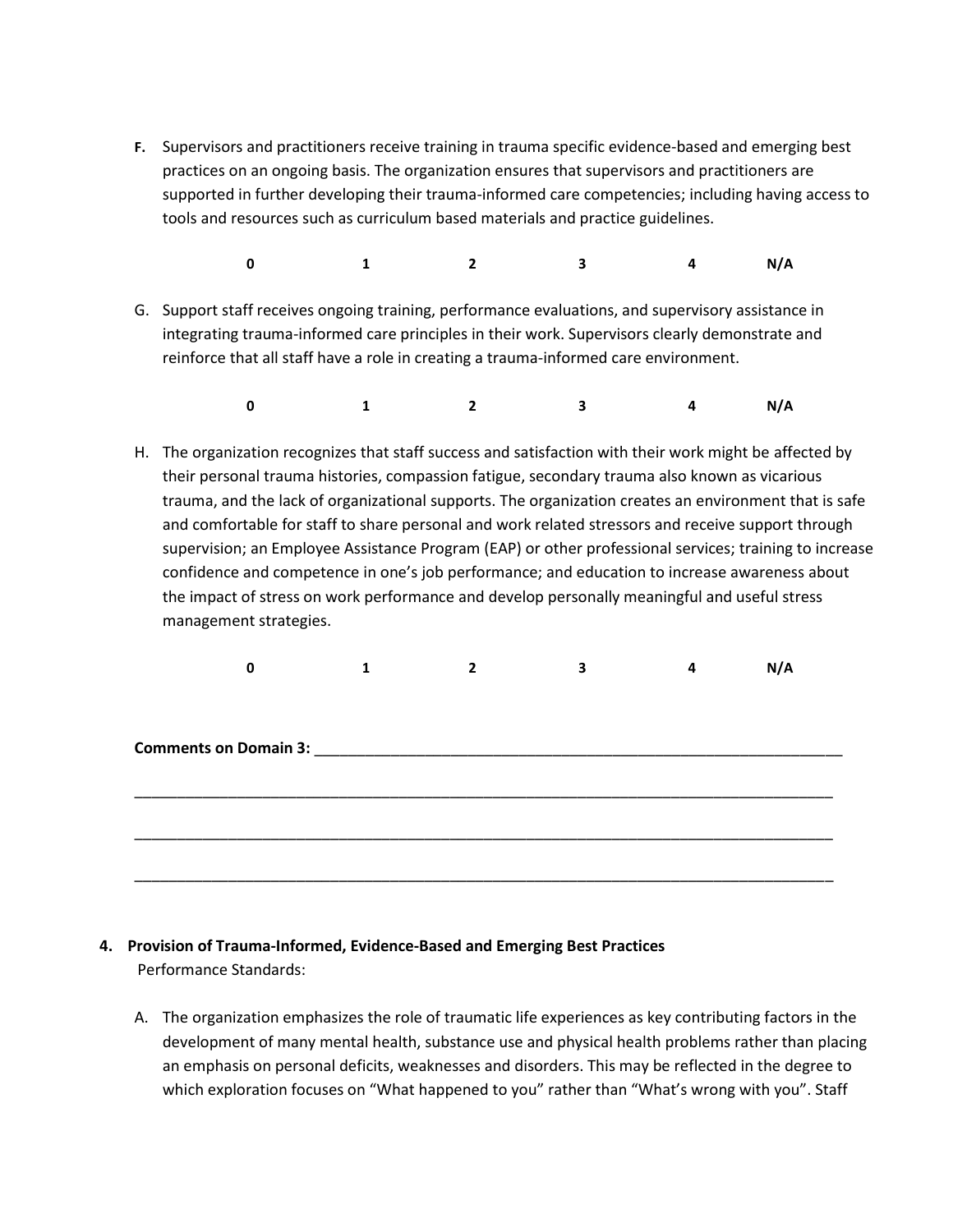training, clinical documentation, individual and group educational materials, informational materials (e.g. websites, brochures, surveys, newsletters) all reinforce this point.

- **0 1 2 3 4 N/A**
- B. In accordance with the consumer's preferences, the organization's service planning process is designed to include key members of the consumer's support network, (e.g. relatives, caregivers, residential staff, probation officer) in order to support the consumer, their service plan and promote positive treatment outcomes. These partners in care receive education, information, resources, and guidance to increase their knowledge about the consumer's trauma related challenges and improve their ability to relate to and support the individual.
- **0 1 2 3 4 N/A**
- C. Consumers are fully involved in decisions related to service planning; the selection of services and methods and review of progress and changes to their service plan including; medication changes and choice of practitioners and number and types of services. Service plans are designed to ensure that consumers identify their personal strengths, goals, and express agreement with their service plan.
- **0 1 2 3 4 N/A**
- D. The organization routinely assists consumers to develop a wellness plan that is designed to prevent and manage a crisis. The crisis prevention part of the plan includes daily health promoting activities, identification of stressful triggers, early warning signs, and problem solving strategies. The crisis management part identifies who the consumer wants involved, preferred treatments and how the consumer wants the crisis to be managed. All staff directly involved in the consumer's treatment is informed about the consumer's wellness plan and how they can support it.
- **0 1 2 3 4 N/A**
- E. The organization offers an array of trauma specific services; those that are recognized as evidence based, evidence informed and/or emerging best practices. The array of trauma specific services is sufficiently broad to meet consumer preferences and needs (e.g., preferences for gender or sexual orientation specific services).

|  | 0 1 2 3 4 N/A |  |  |  |  |
|--|---------------|--|--|--|--|
|--|---------------|--|--|--|--|

F. In accordance with the consumer's expressed preferences, the organization promotes collaboration, continuity and coordination of care with other service providers and organizations involved in supporting and treating the consumer (e.g. primary care, inpatient general/psychiatric hospitals, residential services). The organization engages consumers in making informed decisions regarding the kind of information shared, especially with respect to trauma related experiences, and how sharing this information with other providers will benefit the consumer. The organization provides trauma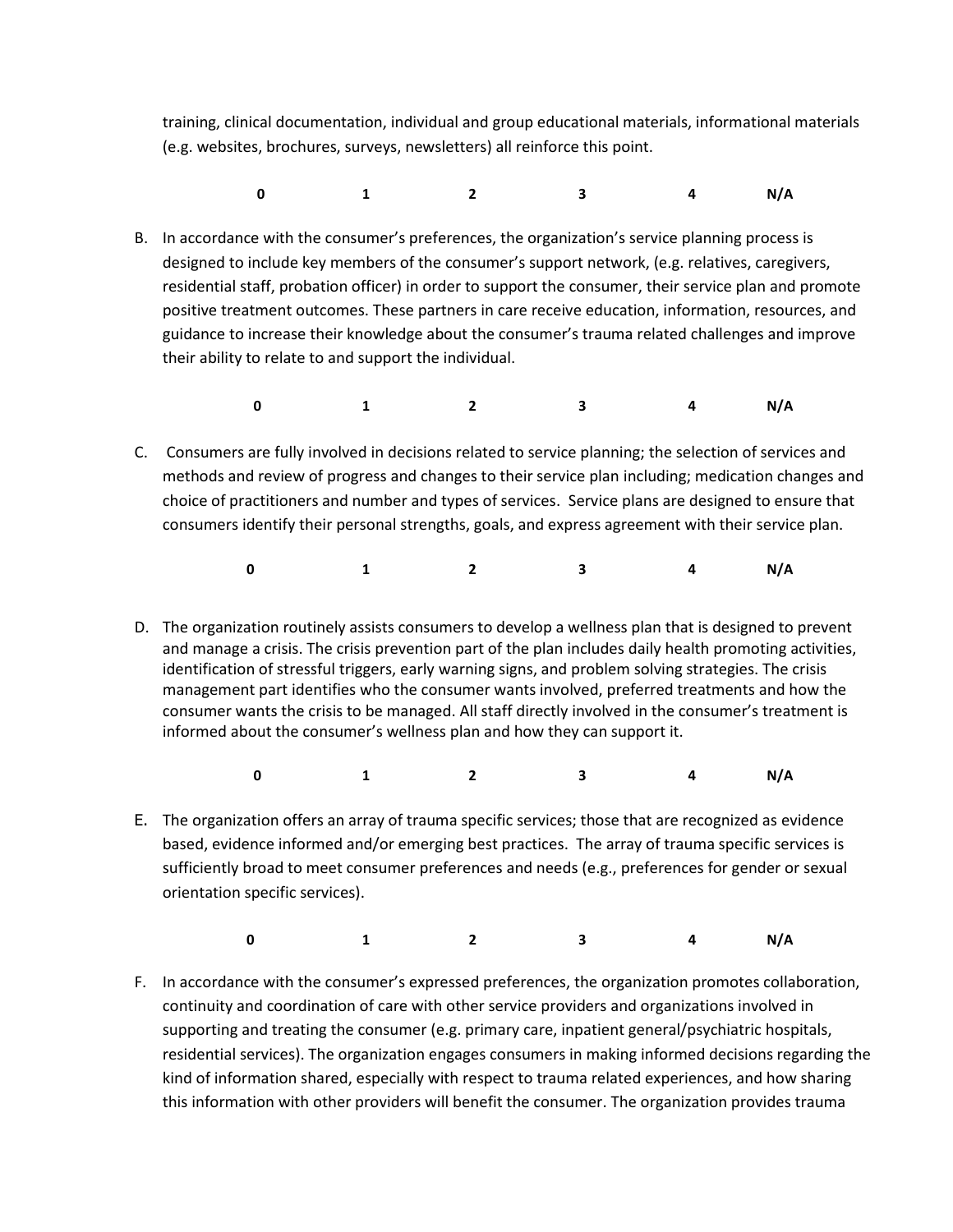related information that will assist other service providers to develop a service plan that will promote effective care and reduce the likelihood of re-traumatization.

| 0 | 1 | 3                                                                                                                                                                                                                                   | 4 | N/A |
|---|---|-------------------------------------------------------------------------------------------------------------------------------------------------------------------------------------------------------------------------------------|---|-----|
|   |   |                                                                                                                                                                                                                                     |   |     |
|   |   |                                                                                                                                                                                                                                     |   |     |
|   |   |                                                                                                                                                                                                                                     |   |     |
|   |   |                                                                                                                                                                                                                                     |   |     |
|   |   |                                                                                                                                                                                                                                     |   |     |
|   |   |                                                                                                                                                                                                                                     |   |     |
|   |   |                                                                                                                                                                                                                                     |   |     |
|   |   |                                                                                                                                                                                                                                     |   |     |
|   |   |                                                                                                                                                                                                                                     |   |     |
|   |   | <b>Comments on Domain 4:</b> The community of the community of the community of the community of the community of the community of the community of the community of the community of the community of the community of the communi |   |     |

### **5. Create Safe and Secure Environments**

Performance Standards:

A. The organization has a system in place to identify and implement policies, procedures, environmental conditions, activities, social climate, documentation and treatment practices that promote a safe and secure environment in order to avoid re-traumatization or re-victimization. The organization maintains a "safe and secure environment team" that includes representatives from leadership, practitioners, support staff, and consumers to continually assess and correct areas requiring improvement. Examples of environmental elements that may affect safety, security, comfort and respect include: signage, separate or reserved spaces, dress code, layout of group therapy rooms, pictures on walls and staff offices, lighting in the surrounding area at night, furniture, bathrooms and shared areas with other organizations/businesses.

 **0 1 2 3 4 N/A**

B. The organization ensures that all administrators, staff and consumers recognize that they each contribute to creating a safe, secure, and recovery oriented environment. This may include the following: The establishment of safety promoting ground rules for groups that are developed and agreed to by consumers, community established agreements for the use of common areas, strategies to resolve conflicts and address aggression, prevention and promotion of alternatives to seclusion and restraints and expectations about how staff relate to one another and consumers, particularly with respect to coercion, power and control issues.

 **0 1 2 3 4 N/A**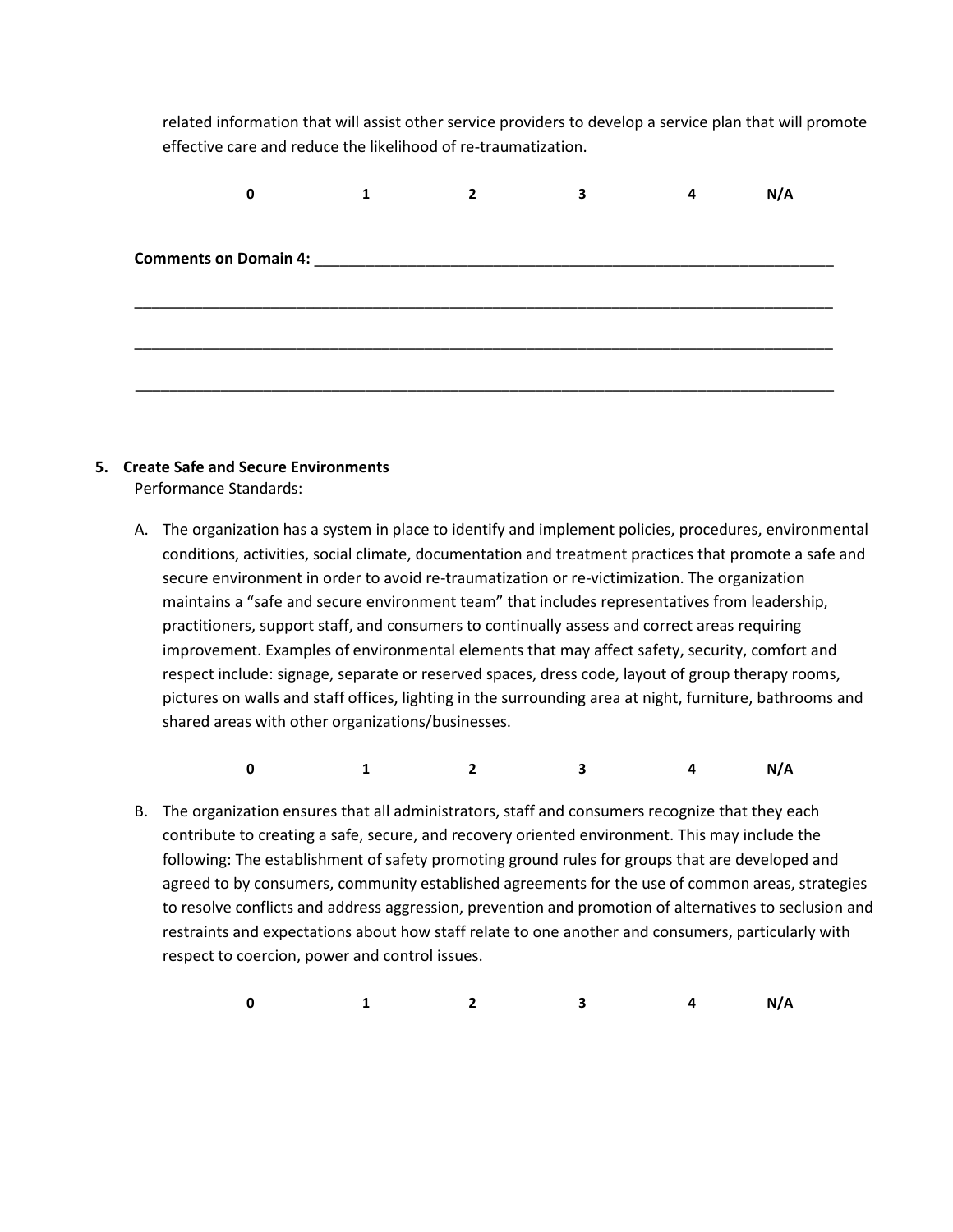- C. The organization has a system in place for consumers and staff to "safely" let the organization know when practices, interpersonal interactions and/or the environment are unsafe and inconsistent with trauma-informed care without fear of reprisal (e.g. consumer advisory council, quality assessment interviews, surveys, inquiries by staff as part of routine individual and/ or group meetings).
- **0 1 2 3 4 N/A**
- D. The organization has a system in place to review and follow up on incidences that involve threats, self-harm, altercations, invasion of privacy, harassment; those events that compromise a safe environment. This system supports consumers and staff directly and indirectly affected by the incident, offering opportunities in individual and/or group meetings to address concerns, answer questions, and learn about action taken to address the incident and reduce the potential for recurrence.
- **0 1 2 3 4 N/A**
- E. The organization ensures that staff is educated and trained in using trauma-informed care approaches to prevent and manage incidences that create serious emotional distress for both staff and consumers.
- **0 1 2 3 4 N/A**
- F. The organization recognizes that seclusion and restraint, including the premature use or overuse of medication to control a person's behavior, is not treatment nor a problem limited to inpatient or residential settings and that the impact these practices have on consumers has profound consequences and can result in retraumatization and revictimization. The organization has a system in place to utilize alternative, non-coercive approaches; ones that promote empowerment, choice, and involvement of consumers through trauma-informed policies and procedures, staff training, and consumer education and involvement.

|                              |  | 3 | N/A |
|------------------------------|--|---|-----|
|                              |  |   |     |
|                              |  |   |     |
| <b>Comments on Domain 5:</b> |  |   |     |
|                              |  |   |     |
|                              |  |   |     |
|                              |  |   |     |
|                              |  |   |     |
|                              |  |   |     |
|                              |  |   |     |
|                              |  |   |     |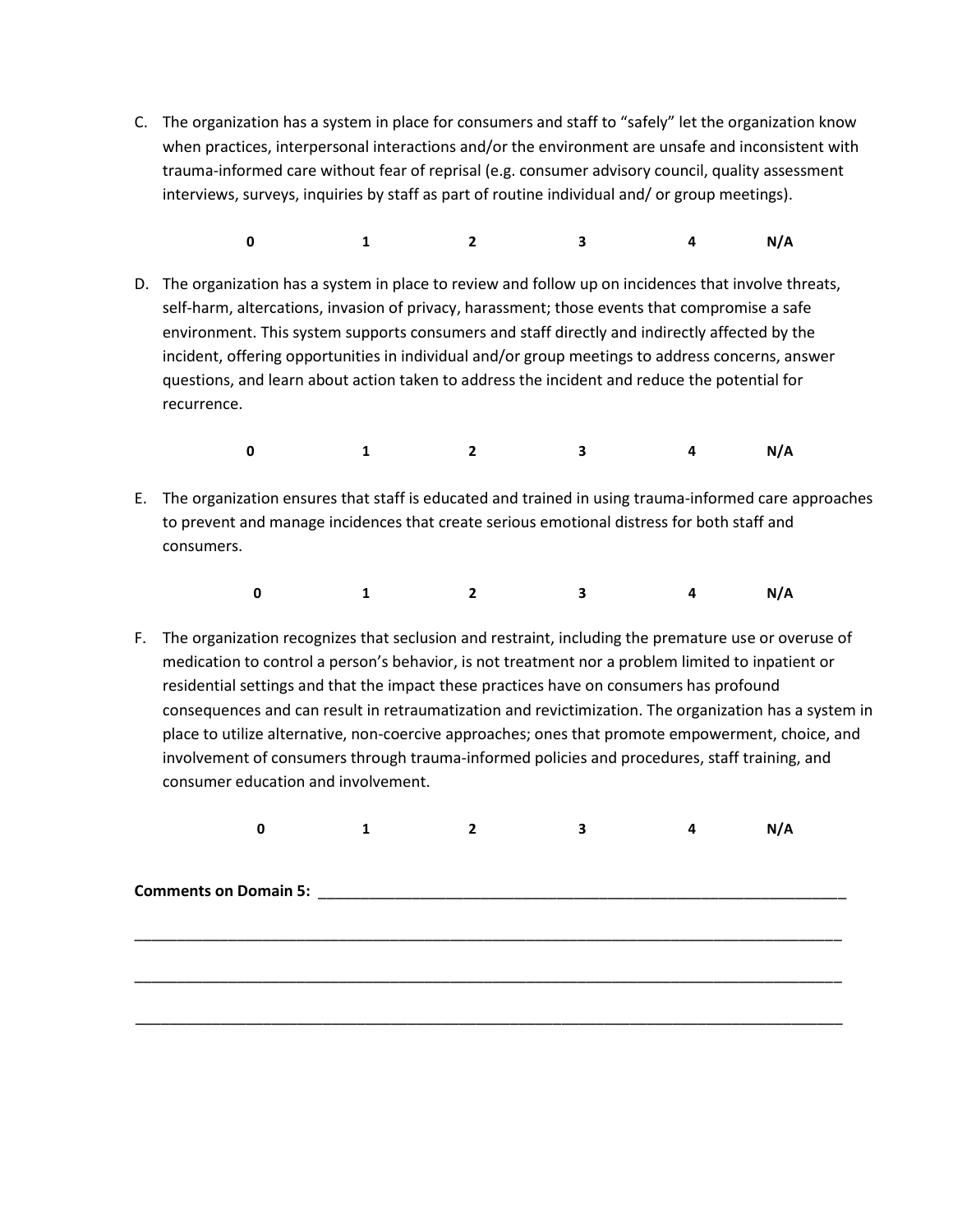### **6. Engage in Community Outreach and Partnership Building**

Performance Standards:

- A. The organization assumes a leadership role in engaging and educating community partners (e.g., courts, police, emergency services, primary care, hospitals, residences, mental health and substance use programs, the general public, etc.) about trauma-informed care. This may include organizing community workgroups, community wide educational conferences/forums, and town hall meetings that focus on promoting awareness of trauma prevalence, its impact on people's lives, and the importance of providing trauma-informed care. The organization ensures involvement of consumers in the planning and implementation of these efforts.
- **0 1 2 3 4 N/A**
	- B. The organization engages external partners in the care of individual consumers, with their permission and involvement, to promote and ensure system wide trauma-informed care. These external partners such as primary care facilities, substance use treatment programs, criminal justice system, residential programs and emergency departments are invited to participate in service planning and coordination of care meetings.
- **0 1 2 3 4 N/A**
	- C. The organization engages in trauma-informed care awareness building through multiple messaging. The organization reaches out to family members, consumers, local organizations, and the general public through social media, websites, newsletters, posters, billboards, marketing, letters, and brochures to educate and inform them about the prevalence and impact of trauma and how to promote healing, recovery and resiliency.

 **0 1 2 3 4 N/A**

\_\_\_\_\_\_\_\_\_\_\_\_\_\_\_\_\_\_\_\_\_\_\_\_\_\_\_\_\_\_\_\_\_\_\_\_\_\_\_\_\_\_\_\_\_\_\_\_\_\_\_\_\_\_\_\_\_\_\_\_\_\_\_\_\_\_\_\_\_\_\_\_\_\_\_\_\_\_\_\_\_\_\_

\_\_\_\_\_\_\_\_\_\_\_\_\_\_\_\_\_\_\_\_\_\_\_\_\_\_\_\_\_\_\_\_\_\_\_\_\_\_\_\_\_\_\_\_\_\_\_\_\_\_\_\_\_\_\_\_\_\_\_\_\_\_\_\_\_\_\_\_\_\_\_\_\_\_\_\_\_\_\_\_\_\_\_

\_\_\_\_\_\_\_\_\_\_\_\_\_\_\_\_\_\_\_\_\_\_\_\_\_\_\_\_\_\_\_\_\_\_\_\_\_\_\_\_\_\_\_\_\_\_\_\_\_\_\_\_\_\_\_\_\_\_\_\_\_\_\_\_\_\_\_\_\_\_\_\_\_\_\_\_\_\_\_\_\_\_\_

**Comments on Domain 6:** \_\_\_\_\_\_\_\_\_\_\_\_\_\_\_\_\_\_\_\_\_\_\_\_\_\_\_\_\_\_\_\_\_\_\_\_\_\_\_\_\_\_\_\_\_\_\_\_\_\_\_\_\_\_\_\_\_\_\_\_\_\_